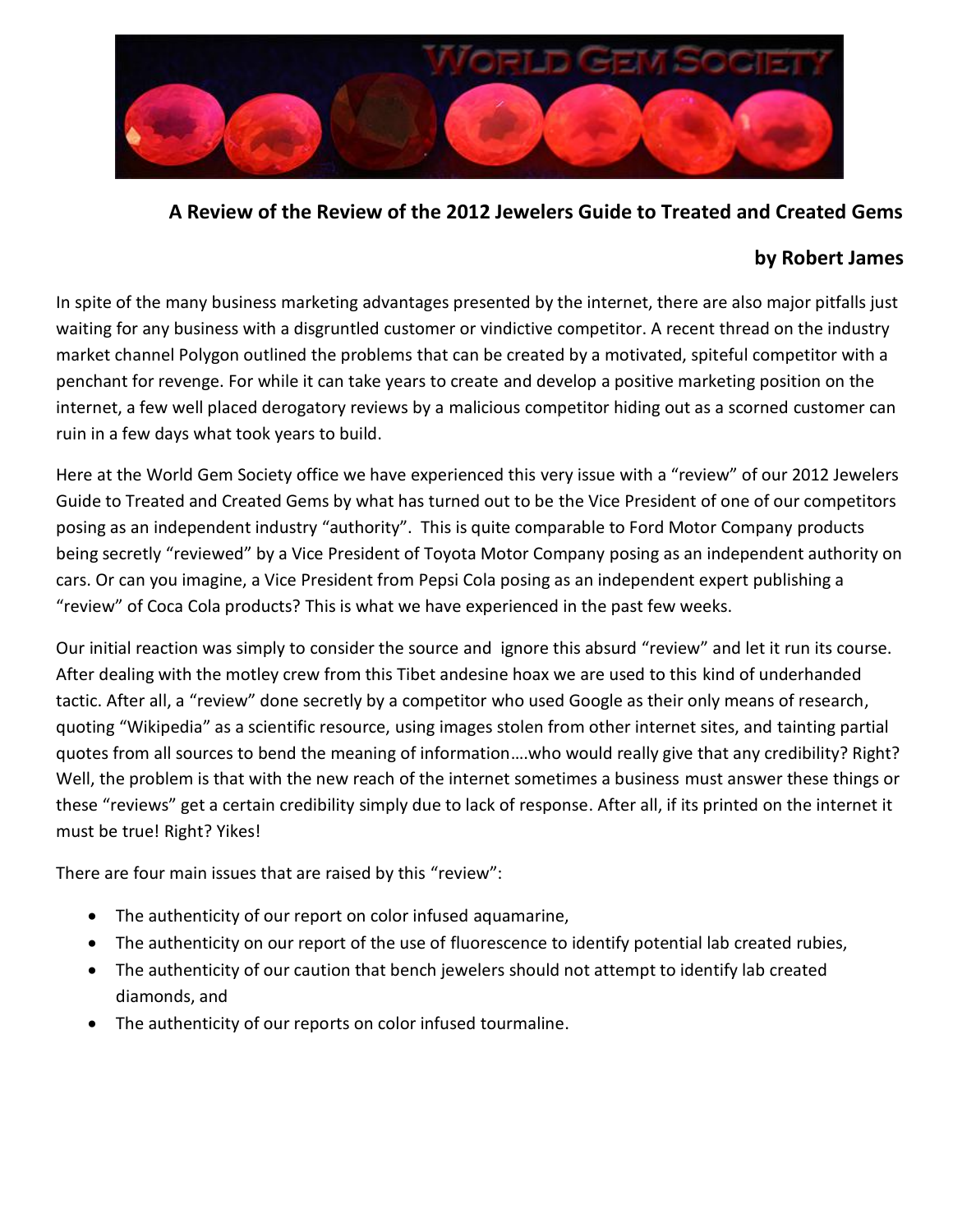## [Glass Filled, Color Infused Aquamarine](http://www.worldgemsociety.org/WorldGemSocietyGlassFilledAquamarine.pdf)

On 1 May 2012 the World Gem Society posted further research on this issue that provided positive proof that aquamarines are being glass filled and color infused. Our report was in follow up to the information provided in our 2012 Jewelers Guide to Treated and Created Gems. It is based on several hundred aquamarines that we obtained on the open world market for direct study in the World Gem Society office.

The "review" offered a link to a Chinese commercial gemstone website that has nothing to do with the topic.

A panel of our images is below from our research report on Glass Filled, Color Infused Aquamarine:



**GLASS FILLED SAPPHIRE** 

**GLASS FILLED AQUAMARINE** 

# **Identifying Potential Lab Created Rubies Using Fluorescence**

The use of ultraviolet light as an indicator of possible lab created rubies has been well documented by both Liddicoat in his **Handbook of Gem Identification**, GIA 12<sup>th</sup> Edition, pp.91, and **GEMS** by Webster, edited by Michael O'Donoghue, Butterworth-Heinemann, 6<sup>th</sup> Edition, pp 125, and a myriad of other publications. As stated in our 2012 Jewelers Guide to Treated and Created Gems: **"Natural rubies are generally much more subdued to UV light owning to the effect of natural iron to limit the reaction to UV in natural rubies"** We go on to state: **"…this is simply a secondary test and not one that should be considered diagnostic".**

The "review" however, incorrectly presented our statements by a twist of a partial quote. To that end, below we show some images that demonstrate the UV feature presented by many natural rubies when compared to both flame fusion and flux melt lab created rubies. The images speak for themselves and provide prima facie evidence that the statements in our Guide are indeed correct and in agreement with Liddicoat, O'Donoghue, et al…

We want to again stress that these specimens are actually in our possession and our research is based on obtaining hundreds of specimens for our study. Unlike this "review," our reports are not based on Google searches.

Below you see a flame fusion ruby parcel with two natural rubies in the mix. At left in ambient light, at right in long wave UV light. The dark stones are the natural rubies, one rough and one faceted. The bright stones are all flame fusion. Can you spot them based on these images?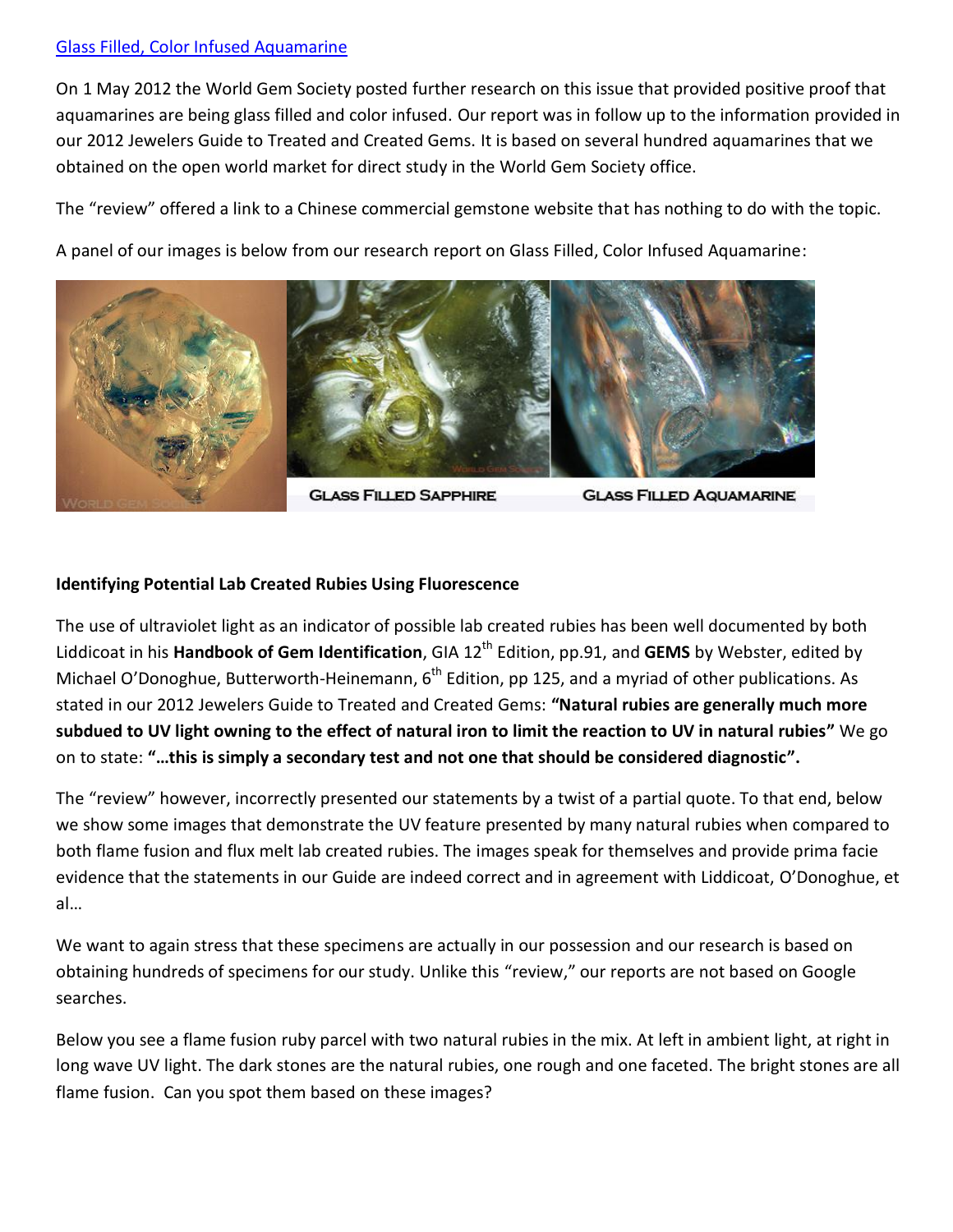

Even natural rubies that have been glass filled can be separated from flame fusion lab created rubies using UV in the image below. Here are parts of two parcels, one flame fusion on the left side and glass filled natural rubies on the right side of each image. Left panel is ambient light; right panel is long wave UV. Could you separate these two parcels based on this UV reaction?



And just for the record, a panel of a Ramaura Cultured Ruby showing the same bright reaction to long wave UV as seen above in the flame fusion rubies. This underscores the need to OWN SPECIMENS used for study to get real life reactions. Strictly using textbooks or Google for any kind of research will inevitably give errors in the report as happened to this "review".

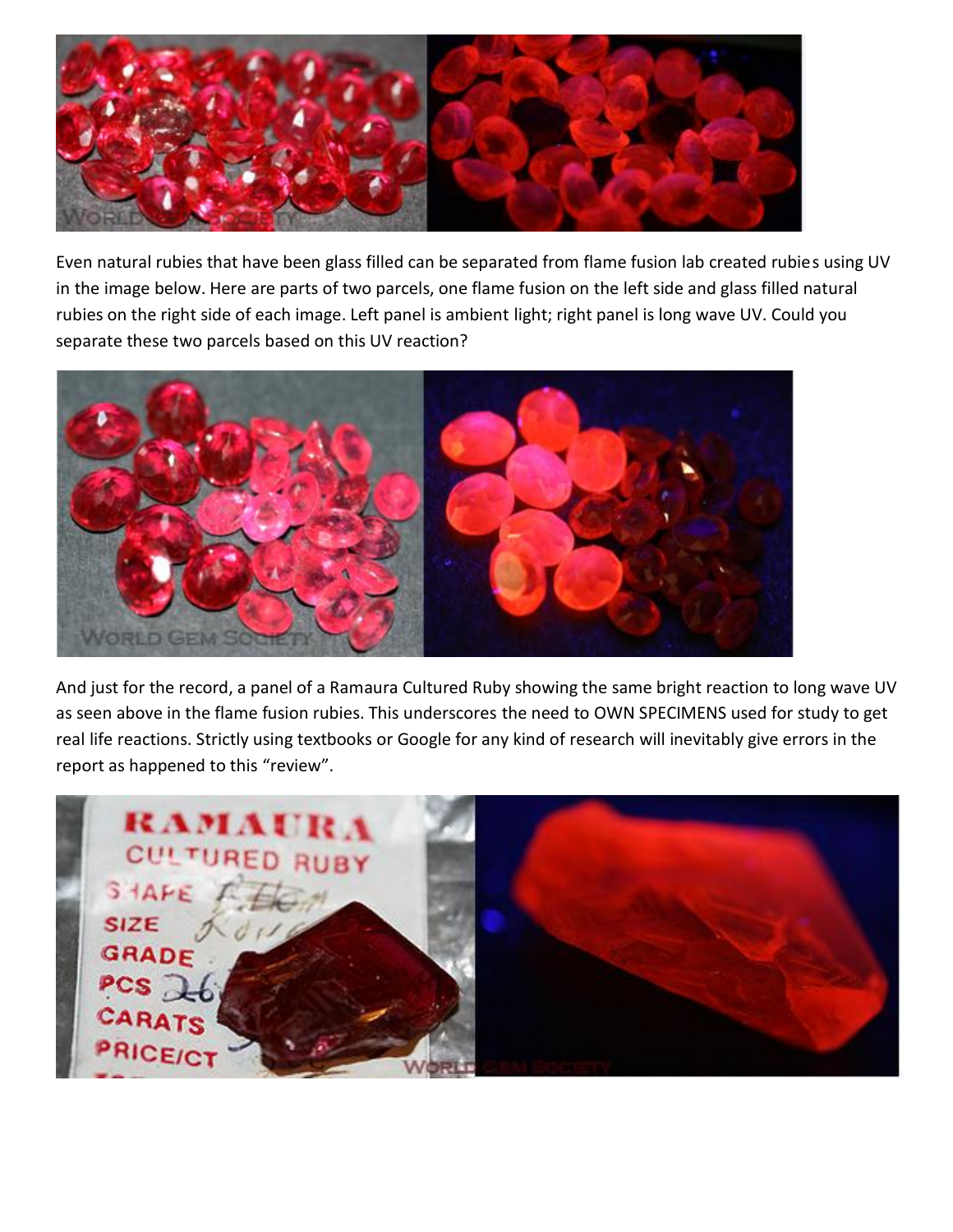And from the banner at the top of this article, below is a full comparison of the ambient light and UV light reaction of a line of rubies. Can you pick out the natural ruby among the lab created flame fusion rubies in this line up? That is the point of our report that this "review" disputes.



#### **Caution to Jewelers Trying to Identify Lab Created Diamonds**

This was another area where this "review" used an unqualified source from a Google search that included a unsubstantiated Wikipedia article (that can be written by anyone with a keyboard). The result was a claim by this reviewer that UV fluorescence could be used by bench jewelers to "….detect trace impurities in synthetic diamonds which differ from natural diamonds"?

Our 2012 Jewelers Guide to Treated and Created Gems states: "There are a number of methods to separate most lab created gemstones from their natural counterparts due to variables in chemical makeup. These are not available with diamonds."



As a bases for our report on this: The World Gem Society has the actual lab created diamonds going back to one of the first gem quality specimens from Thomas Chatham seen at left, yellow lab created diamonds also from Chatham, and research on two specimens of Gemesis Cultured Diamonds as presented in our guide. Our report was not based on a Google search but rather on hands on specimens here in our office. It is old news that lab created diamonds can be identified by many of the means outlined by this "review". When one uses Google

searches and Wikipedia for review resources it is inevitable that errors will occur from using outdated reports as this "review" has done.

From D.NEA [Diamonds](http://d.neadiamonds.com/identify-a-created-diamond) one of the companies that actually manufacture lab created diamonds: **"There are a few advanced machines that can correctly identify lab created diamonds. Fourier transform infrared spectrometer (FTIR) or energy dispersive X-ray fluorescence (EDXRF) can both detect traces of metal in a diamond, which comes from the molten metal solution the diamond is grown in"**

Once again, the purpose of our 2012 Jewelers Guide to Treated and Created Gems is to serve as a quick reference guide to treated and created gemstones for jewelers. We do not encourage goldsmiths and grass roots jewelers to attempt to identify lab created diamonds unless you own the above equipment and know how to use it. The usual methods of identifying lab created gemstones do not apply to lab created diamonds for basic jewelers and gemologists.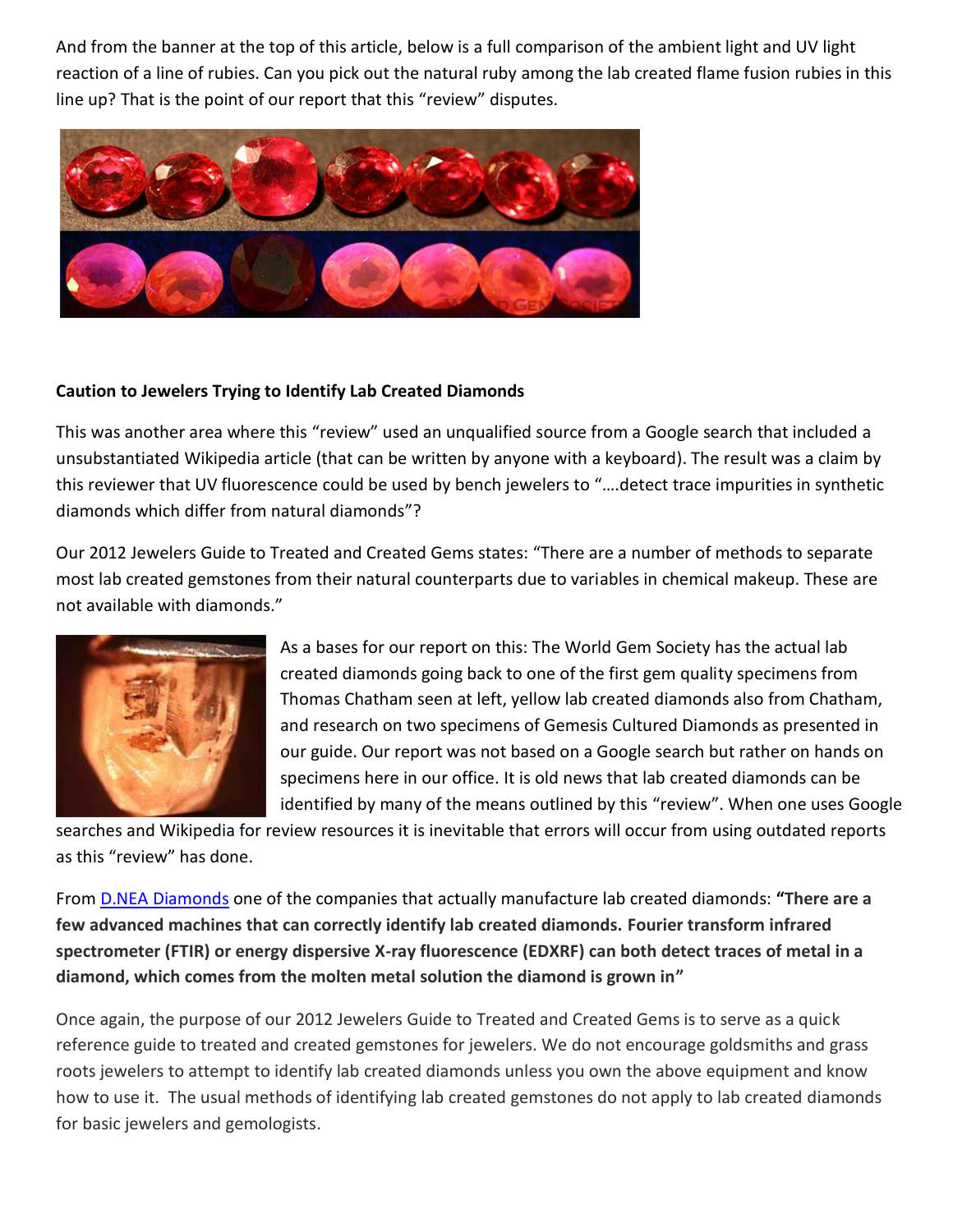## **Color Infused Tourmaline**

The "review" really went overboard in this section by taking a totally unsubstantiated photograph from a Flickr photo bucket type website and claiming that it showed a verified and untreated tourmaline. No documentation. No actual stone. Just a photo from an image website that is completely undocumented and unsupported for the claims being made by this "reviewer".

Over the years the artificial color infusion of tourmaline has been well documented by the WGS office. This is based on what is now in excess of 2,000 specimens used for a study that has included independent scientific testing by LA-ICP-MS, XRF, SEM, SIMS and others. We offer just a few of those images below.





#### **Conclusion**

There is more, but it would become an issue ad nauseum. This "review" was an act of avarice. A last gasp cheap shot taken by a competitor that has stopped taking new members and is apparently going out of business. It is totally unsubstantiated by anything but a Google search, and the copying and pasting of images from other